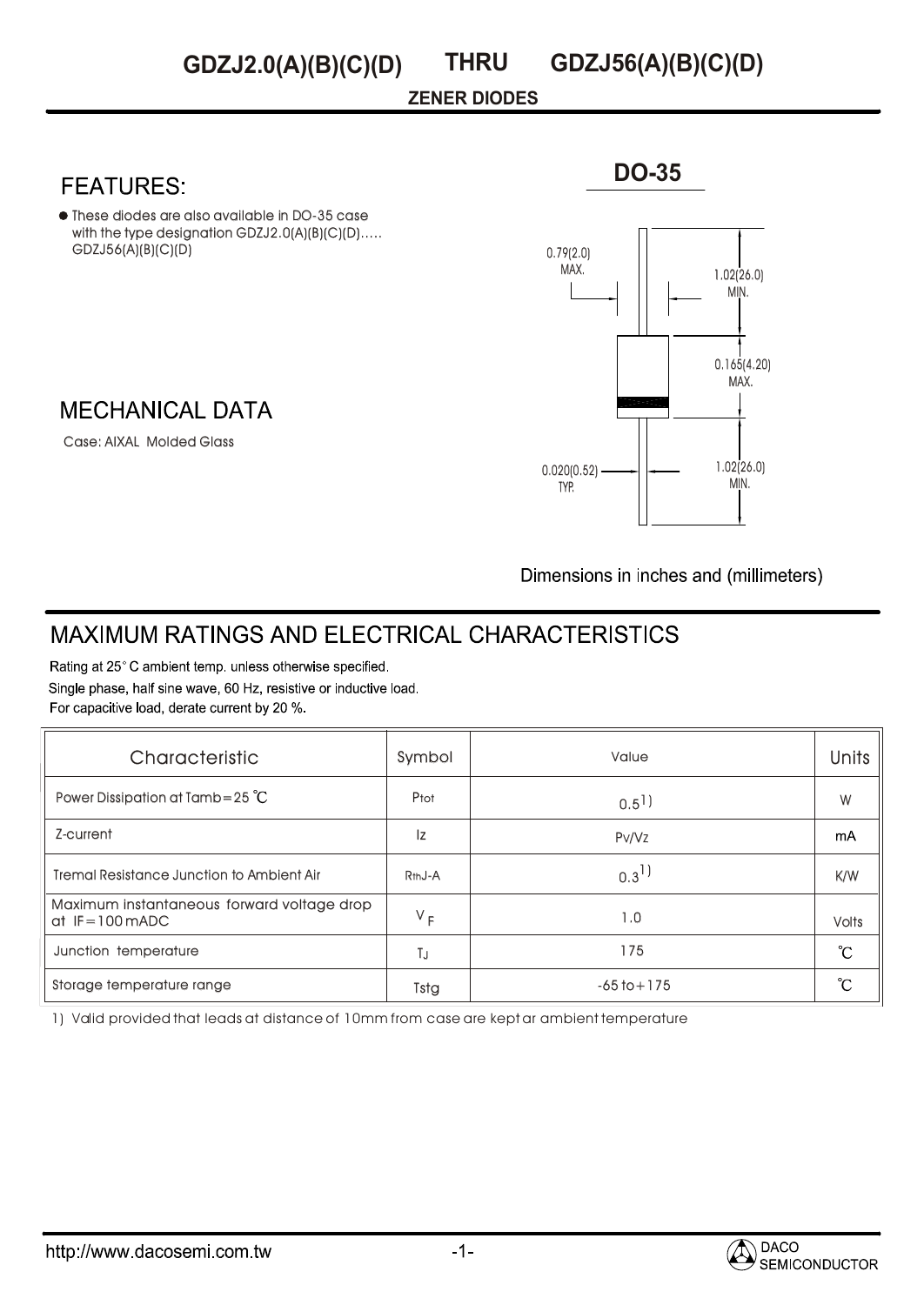

### BREAKDOWN CHARACTERISTICS



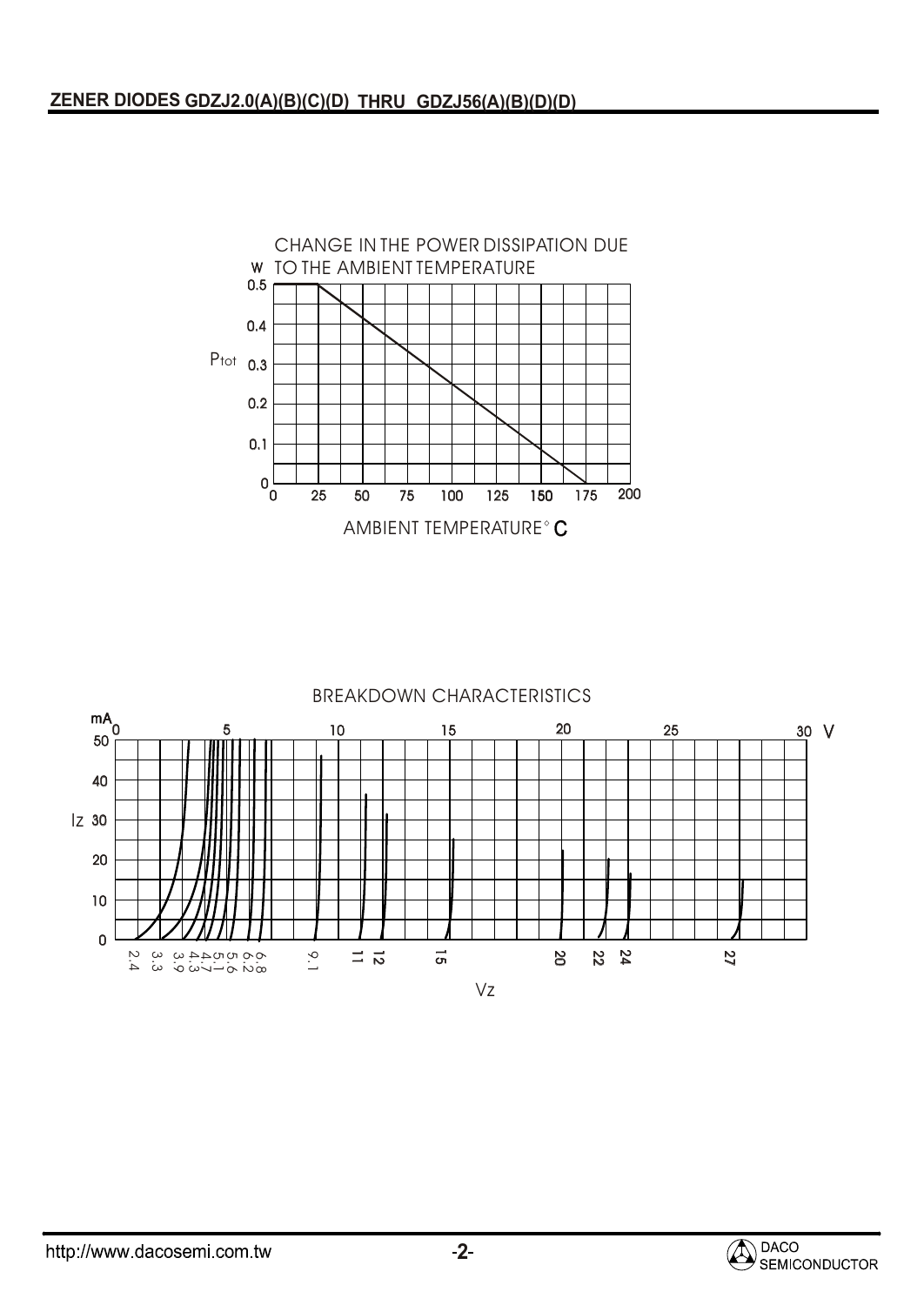## **ZENER DIODES GDZJ2.0(A)(B)(C)(D) THRU GDZJ56(A)(B)(D)(D)**

| Device  |                                                     | Nominal<br>Zener                                               | Test           | Maximum Zener Impedance |            |     | Maximum Reverse<br>Leakage Current |           |  |
|---------|-----------------------------------------------------|----------------------------------------------------------------|----------------|-------------------------|------------|-----|------------------------------------|-----------|--|
| Type    |                                                     | Voltage<br>Vz at Izt                                           | Current<br>IzT | ZzT at IzT              | ZzK at IzK | IzK | IR                                 | <b>VR</b> |  |
|         |                                                     | Volts                                                          | mA             | $\Omega$                | $\Omega$   | mA  | $\mu$ A                            | Volts     |  |
| GDZJ2.0 | Α<br>$rac{B}{C}$<br>D                               | $1.88 - 2.10$<br>$2.02 - 2.20$<br>$\blacksquare$<br>$\sim$     | 5              | 100                     | 1000       | 0.5 | 120                                | 0.5       |  |
| GDZJ2.2 | Α<br>$\mathsf B$<br>ᠸ<br>₽                          | $2.12 - 2.30$<br>$2.22 - 2.41$<br>È                            | 5              | 100                     | 1000       | 0.5 | 100                                | 0.7       |  |
| GDZJ2.4 | Α<br>$\overline{B}$<br>ᠸ<br>D                       | 2.33-2.52<br>2.43-2.63<br>÷                                    | 5              | 100                     | 1000       | 0.5 | 120                                | 1.0       |  |
| GDZJ2.7 | Α<br>B<br>$\overline{\text{c}}$<br>D                | 2.54-2.75<br>2.69-2.91<br>È                                    | 5              | 110                     | 1000       | 0.5 | 100                                | 1.0       |  |
| GDZJ3.0 | Α<br>$\overline{B}$<br>С<br>$\overline{D}$          | 2.85-3.07<br>3.01-3.22<br>÷                                    | 5              | 120                     | 1000       | 0.5 | 50                                 | 1.0       |  |
| GDZJ3.3 | A<br>$\overline{B}$<br>$\overline{\mathsf{c}}$<br>D | 3.16-3.38<br>3.32-3.53<br>$\sim$<br>Ξ                          | 5              | 120                     | 1000       | 0.5 | 20                                 | 1.0       |  |
| GDZJ3.6 | Α<br>$\overline{B}$<br>С<br>D                       | 3.46-3.69<br>3.60-3.84<br>$\equiv$<br>$\overline{\phantom{a}}$ | 5              | 100                     | 1000       | 1.0 | 10                                 | 1.0       |  |
| GDZJ3.9 | Α<br>В<br>$\overline{\mathsf{c}}$<br>D              | 3.74-4.01<br>3.89-4.16<br>$\sim$                               | 5              | 100                     | 1000       | 1.0 | 5                                  | 1.0       |  |
| GDZJ4.3 | Α<br><u>B</u><br>С<br>$\overline{\mathsf{D}}$       | 4.04-4.29<br>4.17-4.43<br>4.30-4.57                            | 5              | 100                     | 1000       | 1.0 | 5                                  | 1.0       |  |
| GDZJ4.7 | Α<br><u>B</u><br>С<br>$\overline{D}$                | 4.44-4.68<br>4.55-4.80<br>4.68-4.93                            | 5              | 90                      | 900        | 1.0 | 5                                  | 1.0       |  |
| GDZJ5.1 | Α<br>В<br>$\overline{\mathsf{c}}$<br>$\overline{D}$ | 4.81-5.07<br>4.94-5.20<br>5.09-5.37                            | 5              | 80                      | 800        | 1.0 | 5                                  | $1.5\,$   |  |
| GDZJ5.6 | Α<br>B<br>С<br>D                                    | 5.28-5.55<br>$5.45 - 5.73$<br>$5.61 - 5.91$                    | 5              | 60                      | 500        | 1.0 | 5                                  | 2.5       |  |
| GDZJ6.2 | Α<br>B<br>$\overline{\mathsf{C}}$<br>D              | 5.78-6.09<br>5.96-6.27<br>6.12-6.44<br>$\sim$                  | 5              | 60                      | 300        | 1.0 | 5                                  | 3.0       |  |
| GDZJ6.8 | A<br>В<br>$\overline{C}$<br>D                       | 6.29-6.63<br>6.49-6.83<br>6.66-7.01<br>$\sim$                  | 5              | 20                      | 150        | 0.5 | $\overline{2}$                     | 3.5       |  |
| GDZJ7.5 | Α<br>В<br>$\overline{\mathsf{c}}$<br>D              | 6.85-7.22<br>7.07-7.45<br>7.29-7.67<br>$\sim$                  | 5              | 20                      | 120        | 0.5 | 0.5                                | 4.0       |  |
| GDZJ8.2 | Α<br>$rac{B}{C}$<br>D                               | 7.53-7.92<br>7.78-8.19<br>8.03-8.45                            | 5              | 20                      | 120        | 0.5 | 0.5                                | 5.0       |  |
| GDZJ9.1 | Α<br>B<br>С<br>$\overline{D}$                       | 8.29-8.73<br>8.57-9.01<br>8.83-9.30<br>$\sim$                  | 5              | 25                      | 120        | 0.5 | 0.5                                | 6.0       |  |
| GDZJ10  | Α<br>B.<br>С<br>D                                   | 9.12-9.59<br>9.41-9.90<br>9.70-10.20<br>9.94-10.44             | 5              | 30                      | 120        | 0.5 | 0.2                                | 7.0       |  |
| GDZJ11  | A<br>B.<br>С<br>D                                   | 10.18-10.71<br>10.50-11.50<br>10.82-11.38                      | 5              | 30                      | 120        | 0.5 | 0.2                                | 8.0       |  |
| GDZJ12  | A<br>В<br>C<br>D                                    | 11.13-11.71<br>11.44-12.03<br>11.74-12.35<br>$\sim$            | 5              | 30                      | 110        | 0.5 | 0.2                                | 9.0       |  |

1.ZENER DIODE MARKING SYSTEM

Z5B6

Z5B6=GDZJ5.6B 2.MEASURED WITH PULSES TP=200mSec.